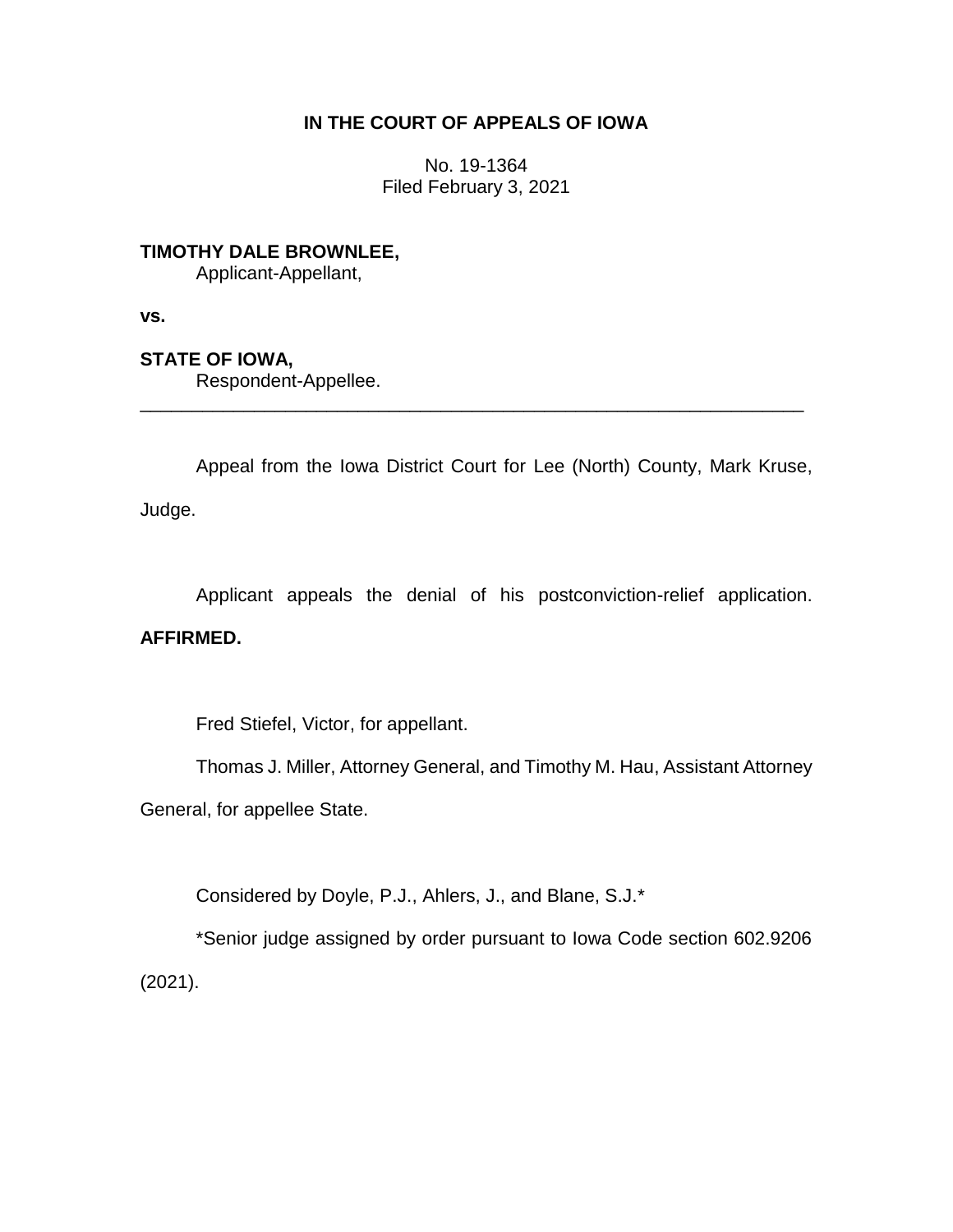#### **BLANE, Senior Judge.**

Applicant Timothy Dale Brownlee appeals from the district court denial of his application for postconviction relief (PCR). However, in this appeal, Brownlee does not contest the PCR ruling by the district court. Instead, he raises two brand new issues never before addressed by the district court in either the criminal case or the PCR case. He frames the two new grounds for appeal within the ineffectiveassistance-of-counsel rubric and our de novo review of such claims. We determine we are able to decide these new ineffective-assistance-of-counsel claims on appeal, find them to be without merit, and affirm the district court ruling on his PCR application.

### **I. Procedural and Factual Background.**

On June 13, 2016, the State filed a trial information against Brownlee, charging him with two counts of assault with intent to commit serious injury, in violation of sections 708.1 and 708.2(1) (2016); arson in the first degree, in violation of sections 712.1(1) and 712.2; and possession of explosive or incendiary device with intent to use to commit a public offense, in violation of section 712.6(1). The trial information did not contain a list of witnesses but had attached the minutes of evidence containing the names of witnesses and a summary of their expected testimony as well as the police investigation reports. A jury convicted Brownlee of one count of each offense. The court sentenced Brownlee to a term of incarceration not to exceed twenty-seven years. Our court affirmed on direct appeal. *See State v. Brownlee*, No. 17-0116, 2018 WL 1099260, at \*6 (Iowa Ct. App., Feb. 21, 2018).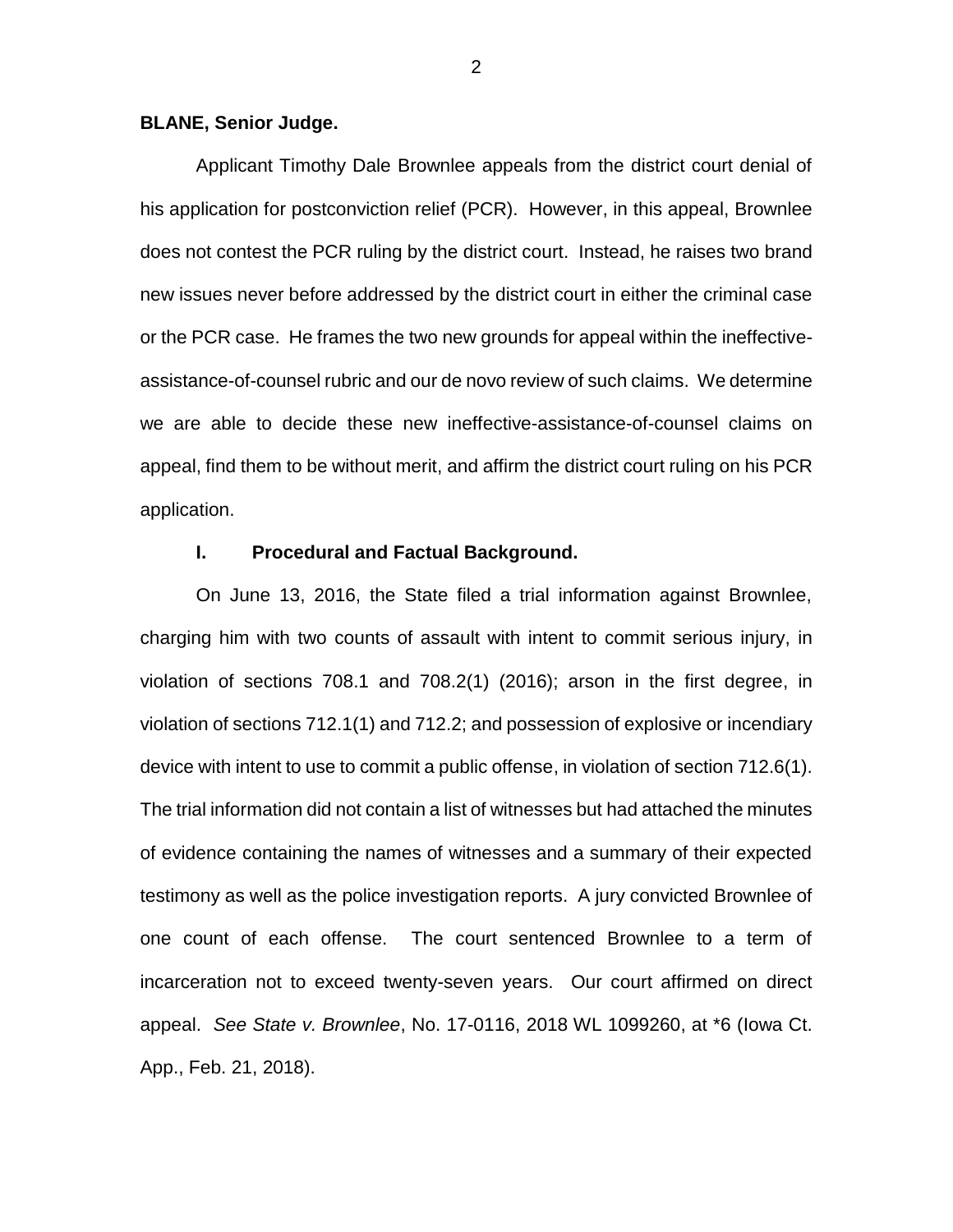On October 10, 2018, Brownlee filed a self-represented PCR application.<sup>1</sup> He asserted four claims: (1) that the State failed to produce exculpatory *Brady*<sup>2</sup> material consisting of a surveillance video; and that trial counsel was ineffective for failing to (2) discover the video; (3) raise the State's *Brady* violation; and (4) request a change of venue. The PCR court rejected all four claims. Brownlee appealed.

On appeal, Brownlee raises two new issues:<sup>3</sup> (1) "A trial information that does not contain names of witnesses is defective and should be dismissed." And (2) "The same judge presided at Brownlee's criminal trial and Brownlee's postconviction relief trial. This is a conflict of interest for the court. Brownlee's criminal trial attorney and criminal appeal attorney should have raised this issue."

 $\overline{a}$ 

<sup>&</sup>lt;sup>1</sup> After the PCR application was filed, the court appointed Brownlee counsel, who filed an amended application for PCR. This amended application restated the four issues raised by Brownlee, but with specific references to federal constitutional provisions.

<sup>2</sup> Under the *Brady* rule, failure of the prosecution to disclose evidence that may be favorable to the accused is a violation of the Due Process Clause of the Fourteenth Amendment. *See Brady v. Maryland*, 373 U.S. 83 (1963); *Harrington v. State*, 659 N.W.2d 509, 516 (Iowa 2003).

<sup>&</sup>lt;sup>3</sup> Brownlee frames these issues as being preserved as a result of ineffective assistance of trial and PCR counsel. *See State v. Brothern*, 832 N.W.2d 187, 191 (Iowa 2013) ("Ineffective assistance of counsel is an exception to the traditional error preservation rules."). If the record is adequate on appeal, we may address a new claim of ineffectiveness of *PCR* counsel. *See Goode v. State*, 920 N.W.2d 520, 526 (Iowa 2018). We believe the record is adequate here to review the two claims. *See Tate v. State*, No. 19-1607, 2020 WL 5650500, at \*1 n.1 (Iowa Ct. App. Sept. 23, 2020) ("In *Goode* . . . 'the parties acknowledge[d] the record on appeal [was] inadequate to address the new claim of ineffective assistance of postconviction counsel.' The supreme court declined to remand the claims as requested . . . but instead stated 'the claims must be filed as a separate application in district court.' Here, the record is adequate to address the issue." (citations omitted) (alterations in original)). So we apply that framework to address the issues.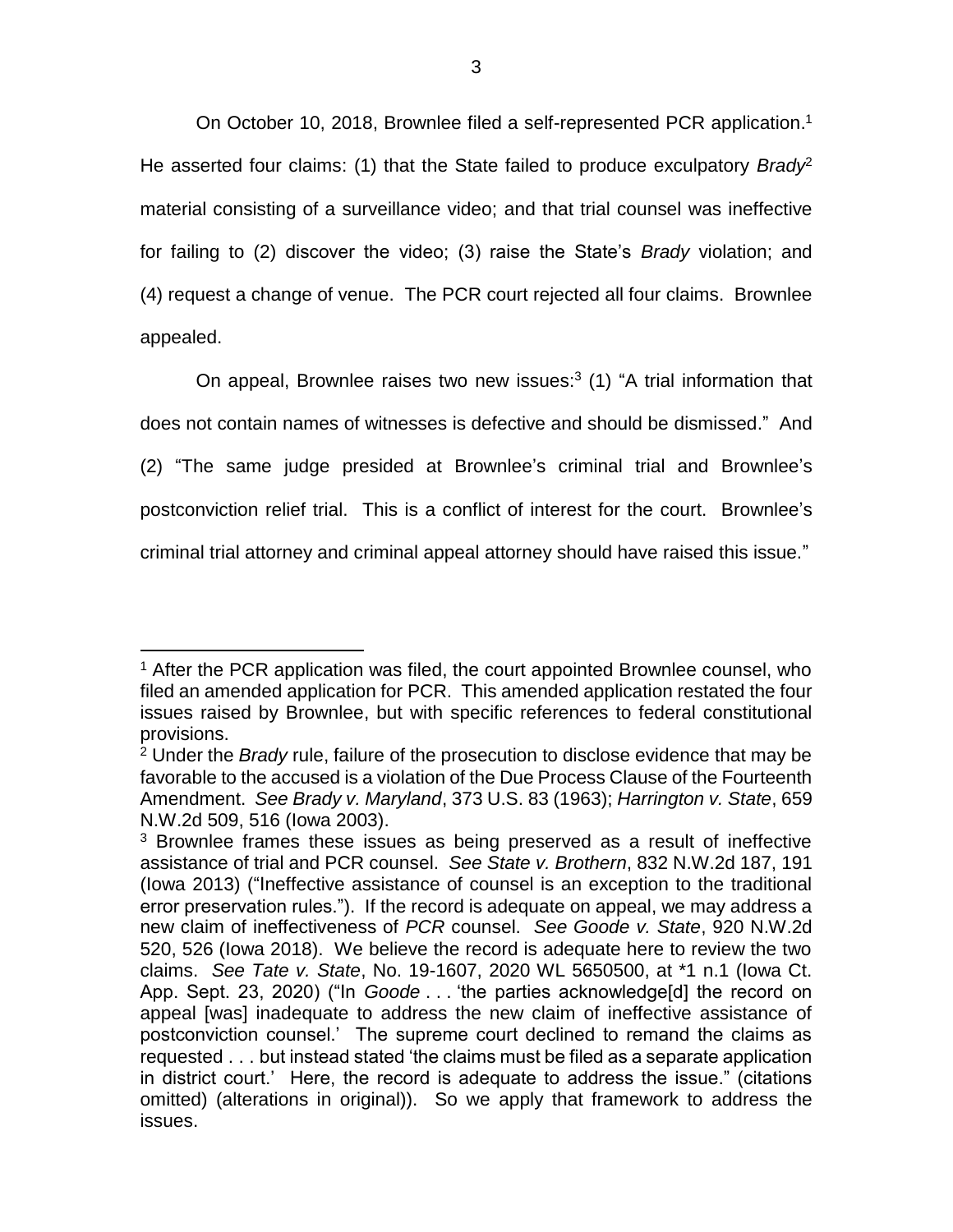### **II. Discussion.**

## **A. Standard of review.**

Our review of the claims is de novo. *Goode*, 920 N.W.2d at 524. "When we evaluate ineffective-assistance-of-counsel claims, we apply a two-pronged test. We ask if trial counsel breached an essential duty. We also ask whether prejudice resulted from said breach. The defendant has the burden of proving both elements by a preponderance of the evidence." *Nguyen v. State*, 878 N.W.2d 744, 752 (Iowa 2016) (citations omitted). If the proof is wanting on either element, the claim fails. *See State v. Thorndike*, 860 N.W.2d 316, 320 (Iowa 2015).

## **B. Whether criminal trial counsel was ineffective for failing to move to dismiss the trial information due to lack of witness names.**

Brownlee claims his trial counsel was ineffective for failing to file a motion

to dismiss the trial information because it did not contain the names of witnesses.

Iowa Rule of Criminal Procedure 2.4(7) provides:

*Contents of indictment.* An indictment is a plain, concise, and definite statement of the offense charged. The indictment shall be signed by the foreman or forewoman of the grand jury. *The names of all witnesses on whose evidence the indictment is found must be endorsed thereon.* The indictment shall substantially comply with the form that accompanies these rules.

(Emphasis added.)

Rule 2.5(5) controls trial informations and provides:

*Indictment rules applicable.* The information shall be drawn and construed, in matters of substance, as indictments are required to be drawn and construed. The term "indictment" embraces the trial information, and all provisions of law applying to prosecutions on indictments apply also to informations, except where otherwise provided for by statute or in these rules, or when the context requires otherwise.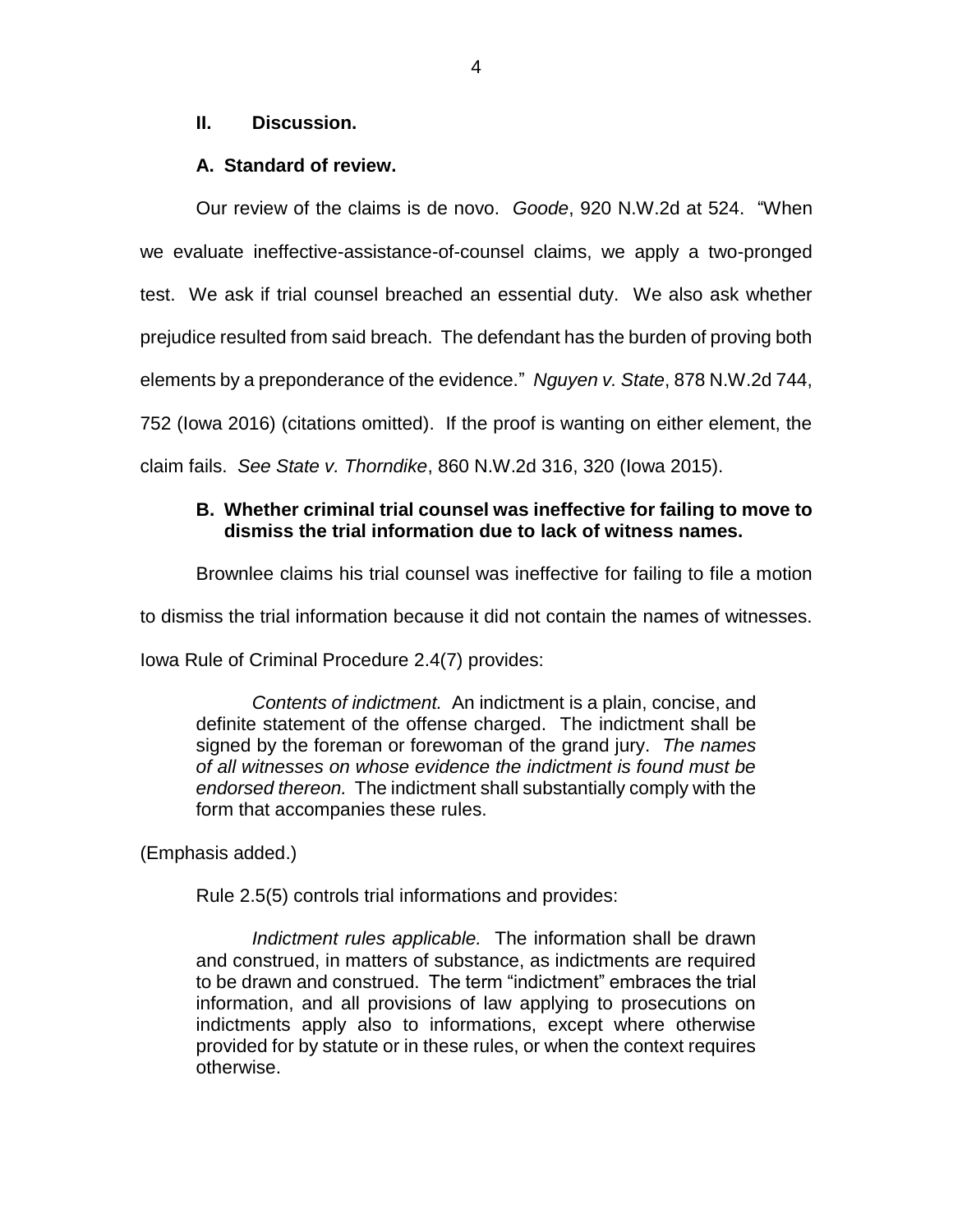The record discloses that the names of witnesses were not on the trial information as required by the rule. Brownlee acknowledges that he was provided the minutes of evidence, which did contain the names of the witnesses. He does not argue that witnesses who testified at his trial were not disclosed in the minutes. Rather, Brownlee argues, "The American system of justice requires that criminal prosecutions take place in public and not behind closed doors." He bases his argument on Iowa Rule of Criminal Procedure 2.4(6)(b), which restricts minutes of evidence from public disclosure providing: "Such minutes of evidence shall not be open for inspection of any person, except the judge of the court, the prosecuting attorney, or the defendant and the defendant's counsel." He contends that since the trial information, which is public, did not contain the witness names, while the minutes of evidence that did contain the names, is not public, the public did not have the information it was entitled to and therefore he was denied his right to a public trial.

The State first contends that Brownlee waived this issue arguing he cites no legal authority to support it. *See* Iowa R. App. P. 6.903(2)(g)(3) ("The argument section . . . shall include . . . [a]n argument containing the appellant's contentions and the reasons for them with citations to the authorities relied on and references to the pertinent parts of the record in accordance with rule 6.904(4). Failure to cite authority in support of an issue may be deemed waiver of that issue."). Although Brownlee does not cite to any specific case law supporting his position that failure to list witness names on the trial information violates his right to a public trial, his citation to several court rules minimally complies. We decline the State's request to dismiss this issue for not complying with the rule.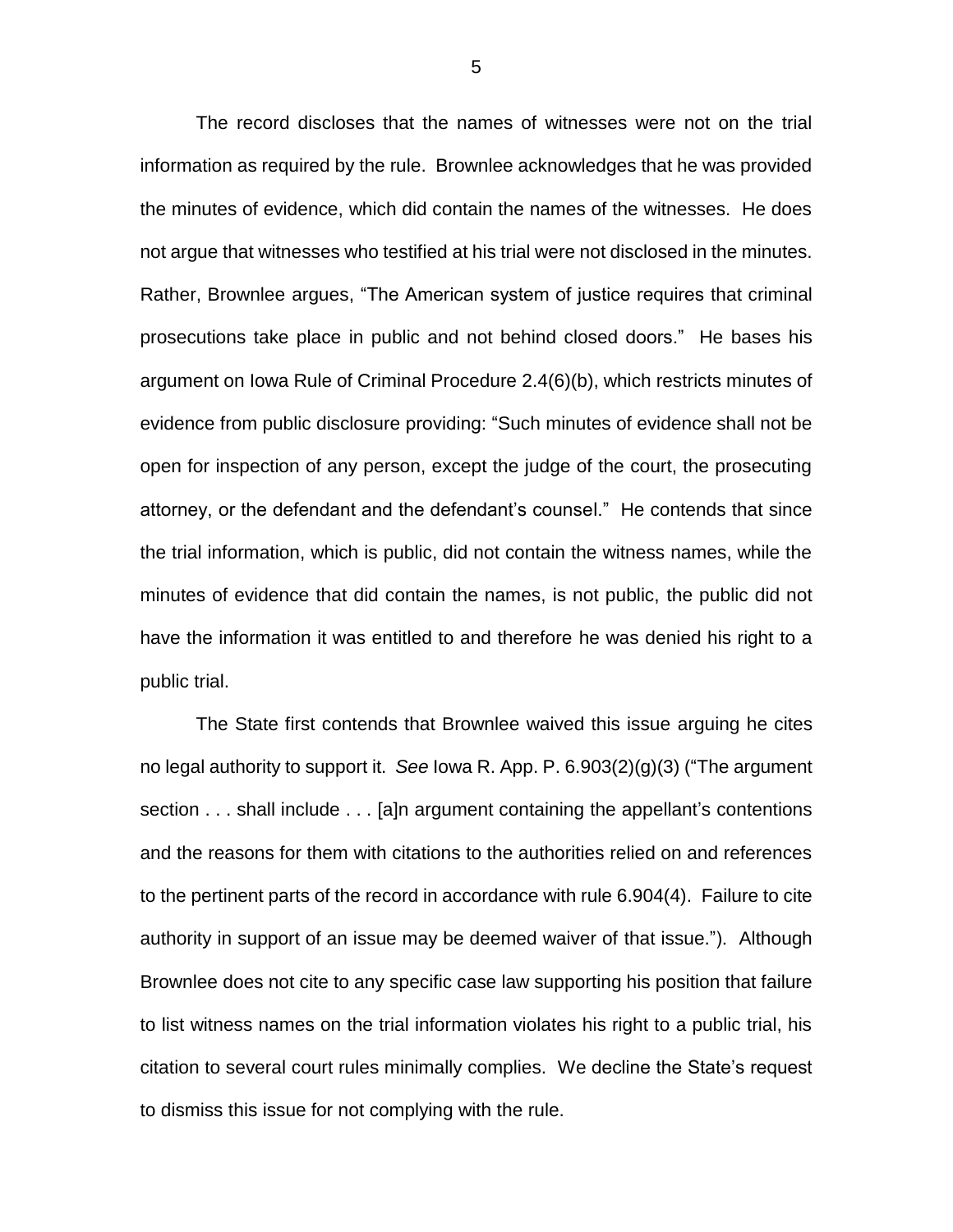The supreme court has said, "[T]he concept of public trial includes the entire trial from the impaneling of the jury to the rendering of its verdict." *State v. Lawrence*, 167 N.W.2d 912, 915 (Iowa 1969). In other words "trial" for these purposes means "the proceedings for impanelment of the jury, the opening statements of counsel, the presentation of evidence, the arguments, the instructions to the jury, and the return of the verdict." *Id*. (citation omitted). But Brownlee argues that because the public did not have access to the list of witnesses, he was somehow denied his right to a public trial. We find Brownlee's argument illogical. The facts do not support it. The record shows Brownlee was not subjected to some Star Chamber proceeding behind locked doors. He had a three-day jury trial with the witnesses identified in the minutes of evidence testifying in open court. There is no indication the public was barred from attending any stage of the trial or seeing the witnesses testify in open court. Therefore, counsel did not fail in an essential duty by not moving to dismiss. *See State v. Fountain*, 786 N.W.2d 260, 263 (Iowa 2010) ("Counsel has no duty to raise an issue that has no merit.").

Brownlee also contends that a trial information that does not contain names of witnesses is defective and should be dismissed, relying on Iowa Rule of Criminal Procedure 2.4(7), that "[t]he names of all witnesses on whose evidence the indictment is found must be endorsed thereon." He ignores the last paragraph of that rule, which states: "No [information] is invalid or insufficient nor can the trial, judgment, or other proceeding thereon be affected by reason of any defect or imperfection in a matter of form which does not prejudice a substantial right of the defendant." Iowa R. Crim. P. 2.4(7)(d).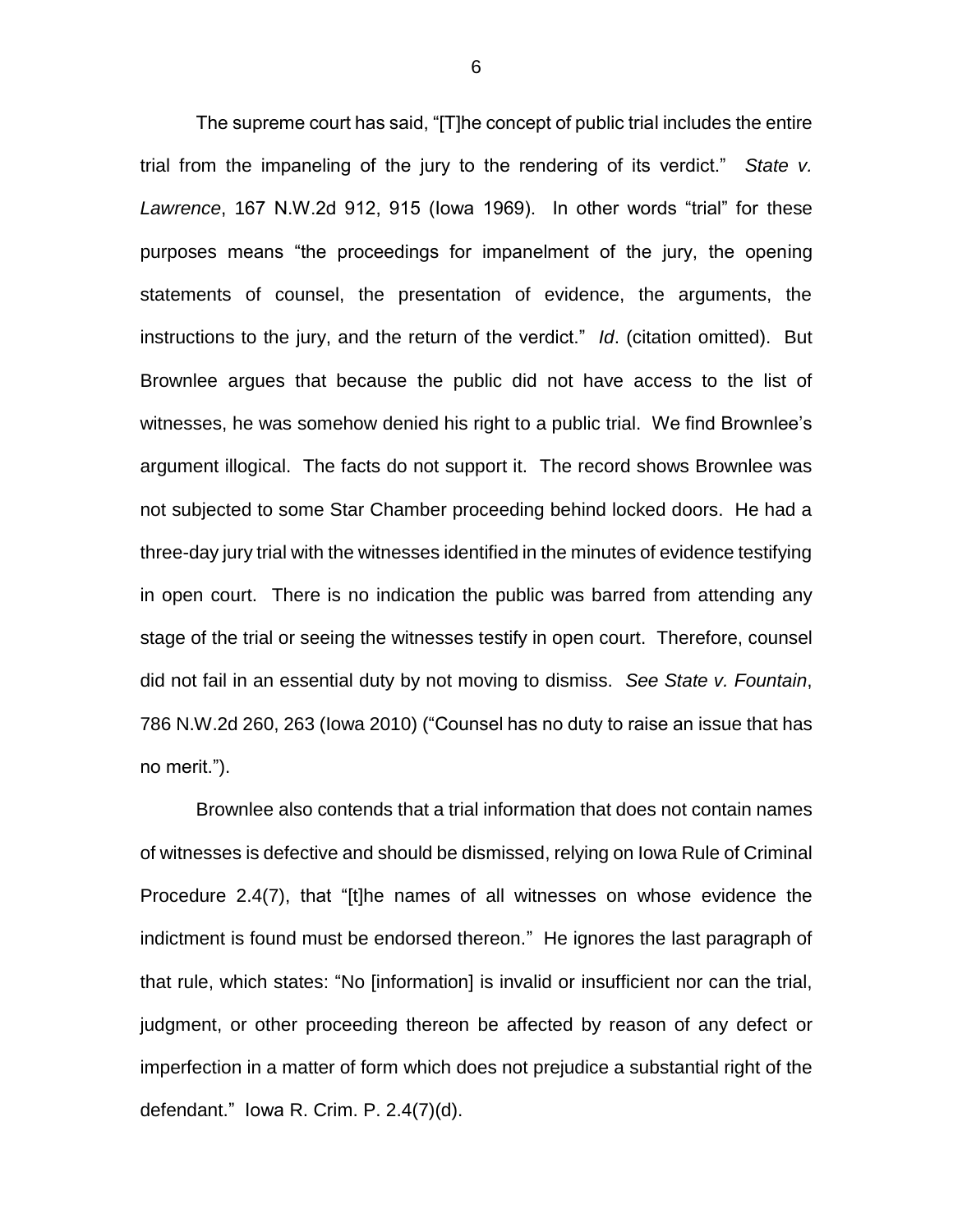For a motion to dismiss to succeed due to a lack of witness names on the trial information, Brownlee had to show that his substantial right as a defendant was prejudiced. *See State v. Davison*, 245 N.W.2d 321, 324 (Iowa 1978) (finding variance in trial information not fatal where trial information gave defendant adequate notice). Brownlee fails to identify how the lack of names of witnesses on the trial information prejudiced his substantial rights. *See id*. He had the minutes of evidence and the names of witnesses. Those witnesses testified in open court at his trial and were subjected to cross-examination by his attorney. Absent prejudice to his defense, even if counsel had filed a motion to dismiss, under the rule he would not have been entitled to dismissal. *See* Iowa R. Crim. P. 2.4(7)(d). We see no prejudice in the trial information failing to contain the list of witnesses.

As noted above, our analysis of ineffective assistance claims involves a two prong test: did trial counsel breach an essential duty and did prejudice result from said breach. As Brownlee failed to show any prejudice under Iowa R. Crim. P. 2.4(7)(d), we also find that he has failed to establish the prejudice prong required for an ineffective assistance claim. Brownlee is not entitled to prevail on this issue.

### **C. Whether the judge who presided over Brownlee's criminal trial was obligated to recuse from hearing the PCR trial.**

Brownlee argues the trial judge, by presiding over both the criminal trial and the PCR trial, had a conflict of interest that required recusal. In support of this claim, Brownlee cites to an exchange during the PCR proceedings, where his attorney suggested that the judge should recall evidence of the video admitted in the criminal trial and how the vague image that appears in the video could not have

7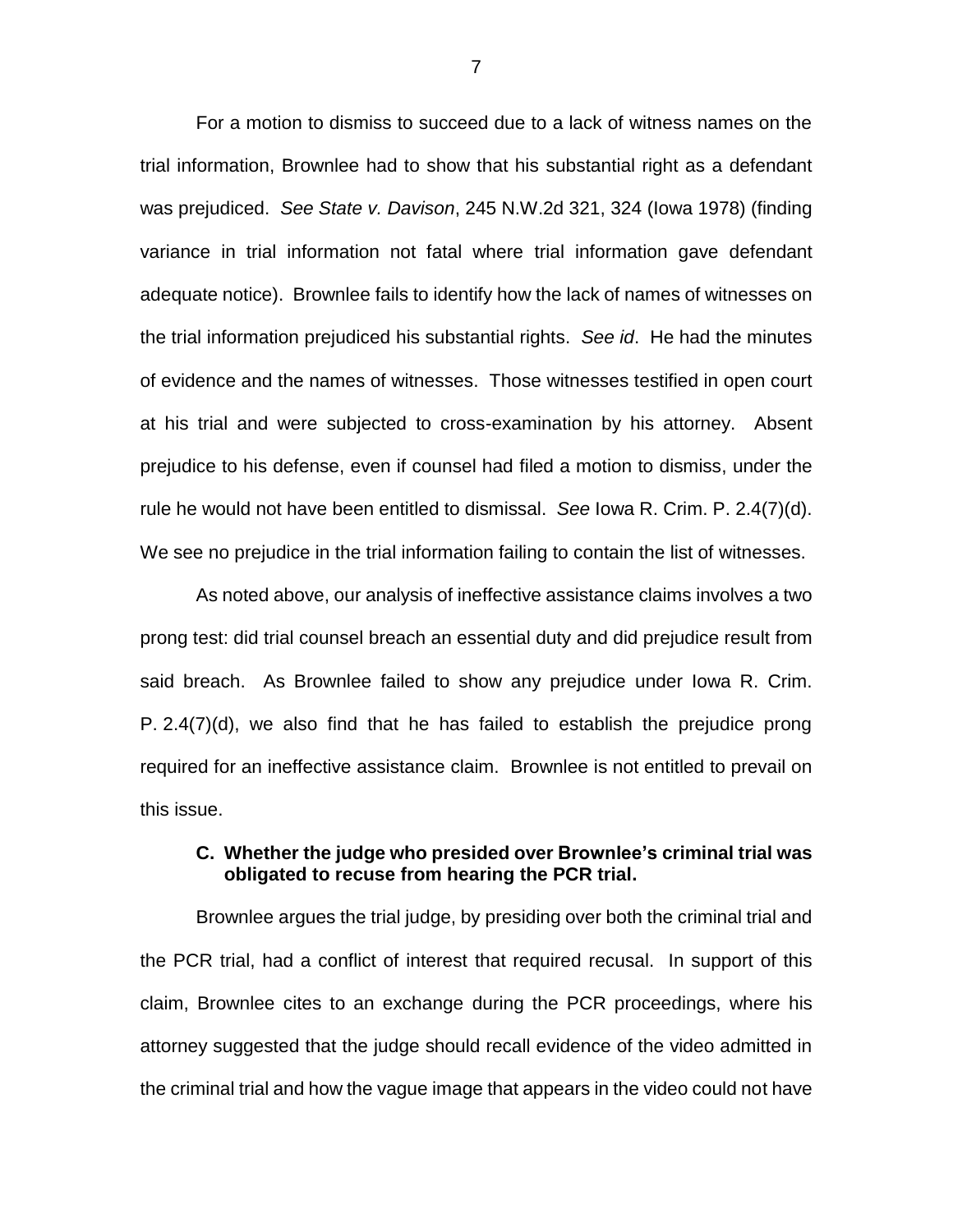been Brownlee. In response, the court advised: "I don't have a very good recollection of the—or most of the details of the case. I generally remember it, but no details, and after reading the synopsis by the court of appeals, I did remember a little bit more. Beyond that, I don't remember it very well."

Based on this record, Brownlee argues:

The above quoted portion of the PCR transcript shows that both the court and Brownlee's attorney were suggesting that the court should try and use its memory from the underlying criminal trial in deciding issues related to the postconviction relief trial. In effect, this is placing the court in the position of a witness, which is not proper.

In support of his argument, Brownlee cites to our opinion in *Kirkland v. State*, No. 16-0642, 2017 WL 4049321, at \*4 (Iowa Ct. App. Sept. 13, 2017), where we addressed the issue whether the judge who presided over the criminal trial could also preside over the PCR trial. We noted in that opinion the judge in the PCR proceeding initially made a record whether the defendant/applicant waived any potential conflict the judge may have because she presided over the criminal trial. *Kirkland*, 2017 WL 4049321, at \*4. PCR counsel consented to the waiver, commenting that in the criminal appeal the court of appeals had determined the judge had not done anything wrong during the criminal trial. *Id.*

Kirkland argued on appeal that his PCR attorney was ineffective for waiving the conflict. *Id.* He argued the judge made a statement that showed the judge was acting as both the judge and as a witness, a conflict under Iowa Rule of Evidence 5.605.<sup>4</sup> Id. A panel of our court addressed the argument:

 $\overline{a}$ 

<sup>&</sup>lt;sup>4</sup> lowa R. Evid. 5.605 provides: "The presiding judge may not testify as a witness at the trial. A party need not object to preserve the issue." Brownlee does not cite us to this rule of evidence in his brief.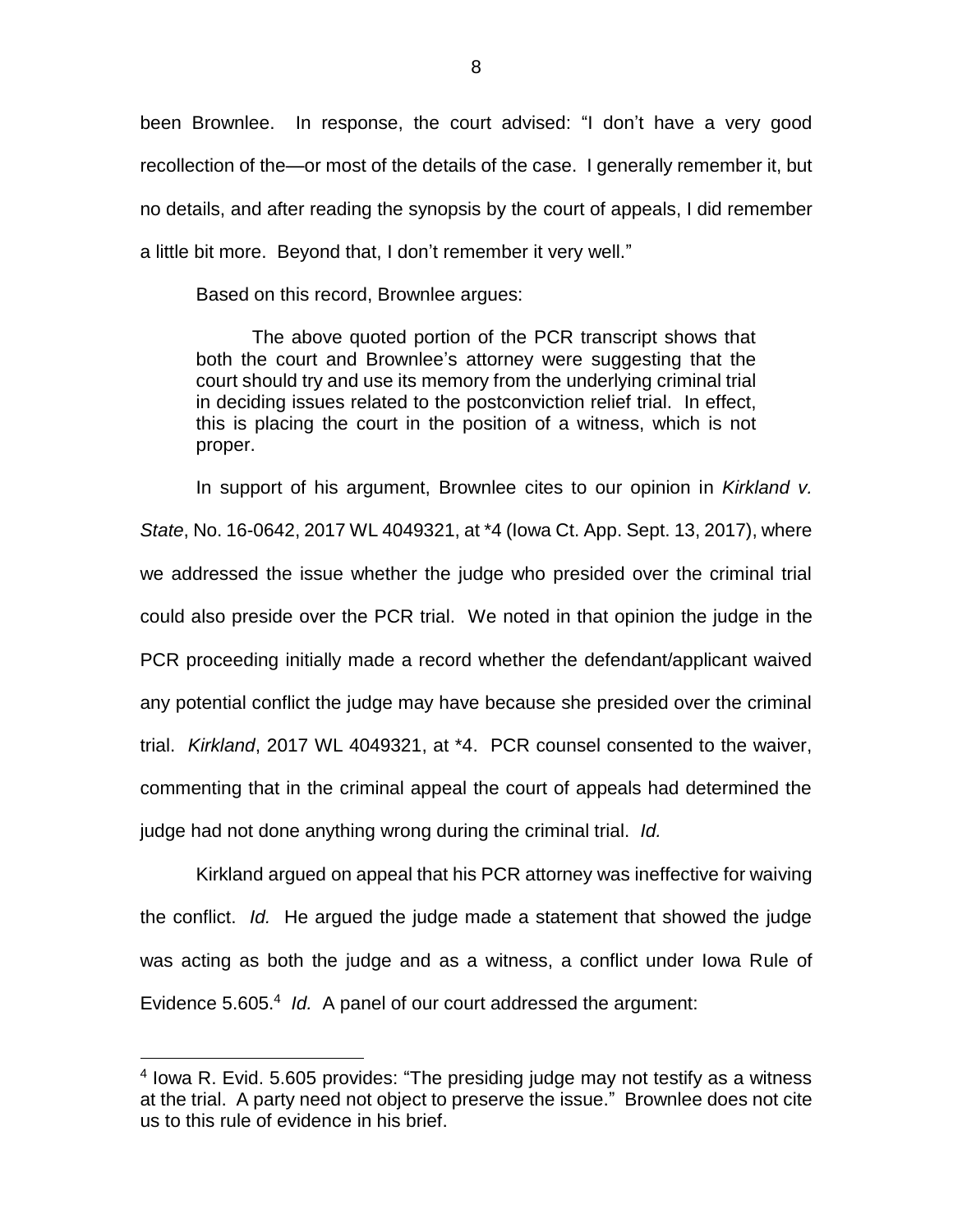Kirkland claims trial counsel should have objected to the judge presiding at both stages. Motions for recusal are reviewed for an abuse of discretion. The test for recusal is "whether a reasonable person would question the judge's impartiality." Kirkland makes no claim the district court erred, was biased, or partial. We find objecting and filing a motion for recusal would have been meritless as there was no evidence of partiality. Counsel is not required to make meritless objections and so counsel was not ineffective. Because Kirkland raised these issues as ineffective assistance of counsel he must still show "both ineffective assistance and prejudice." We also find there was no prejudice as no allegations of error, bias, or partiality were shown. We affirm the district court.

*Id.* (citations omitted).

 $\overline{a}$ 

We find Brownlee's arguments unpersuasive for a number of reasons. Recently, a panel of our court was called upon to consider the same conflict/recusal issue in *Long v. State*, No. 19-0726, 2020 WL 2061934 (Iowa Ct. App. Apr. 29, 2020).<sup>5</sup> There, we discussed when a judge is required to recuse.

[A] judge need only recuse himself or herself if the alleged personal bias, prejudice, or knowledge of disputed evidentiary facts stems from an *extrajudicial* source. Iowa Code section 602.1606(1) ("A judicial officer is disqualified from acting in a proceeding, except upon the consent of all of the parties, if any of the following circumstances exists: a: The judicial officer has a personal bias or prejudice concerning a party, or personal knowledge of disputed evidentiary facts concerning the proceeding."); *State v. Smith*, 282 N.W.2d 138, 142 (Iowa 1979) ("The alleged bias and prejudice to be disqualifying must stem from an extrajudicial source and result in an opinion on the merits on some basis other than what the judge learned from his participation in the case.") (quoting *United States v. Grinnell Corp.*, 384 U.S. 563, 583 (1966)); *In re J.A.P.*, No. 09-0486, 2009 WL 4241795, at \*4 n.6 (Iowa Ct. App. Nov. 25, 2009) ("Extrajudicial" means "Outside court; outside the functioning of the court system.") (quoting Black's Law Dictionary 606 (7th ed. 1999)); *State v. Hunter*, No. 01-1919, 2002 WL 31757491, at \*3 (Iowa Ct. App. 2002) ("Only personal bias or prejudice stemming from an extrajudicial source and resulting in an opinion on the merits on some basis other than what the judge learned from participation in the case ranks as a disqualifying factor; judicial predilection does not.").

<sup>&</sup>lt;sup>5</sup> In *Long*, the appellant raised Iowa Code section 602.1606, "Judicial Officer Disqualified." Brownlee does not mention this code section.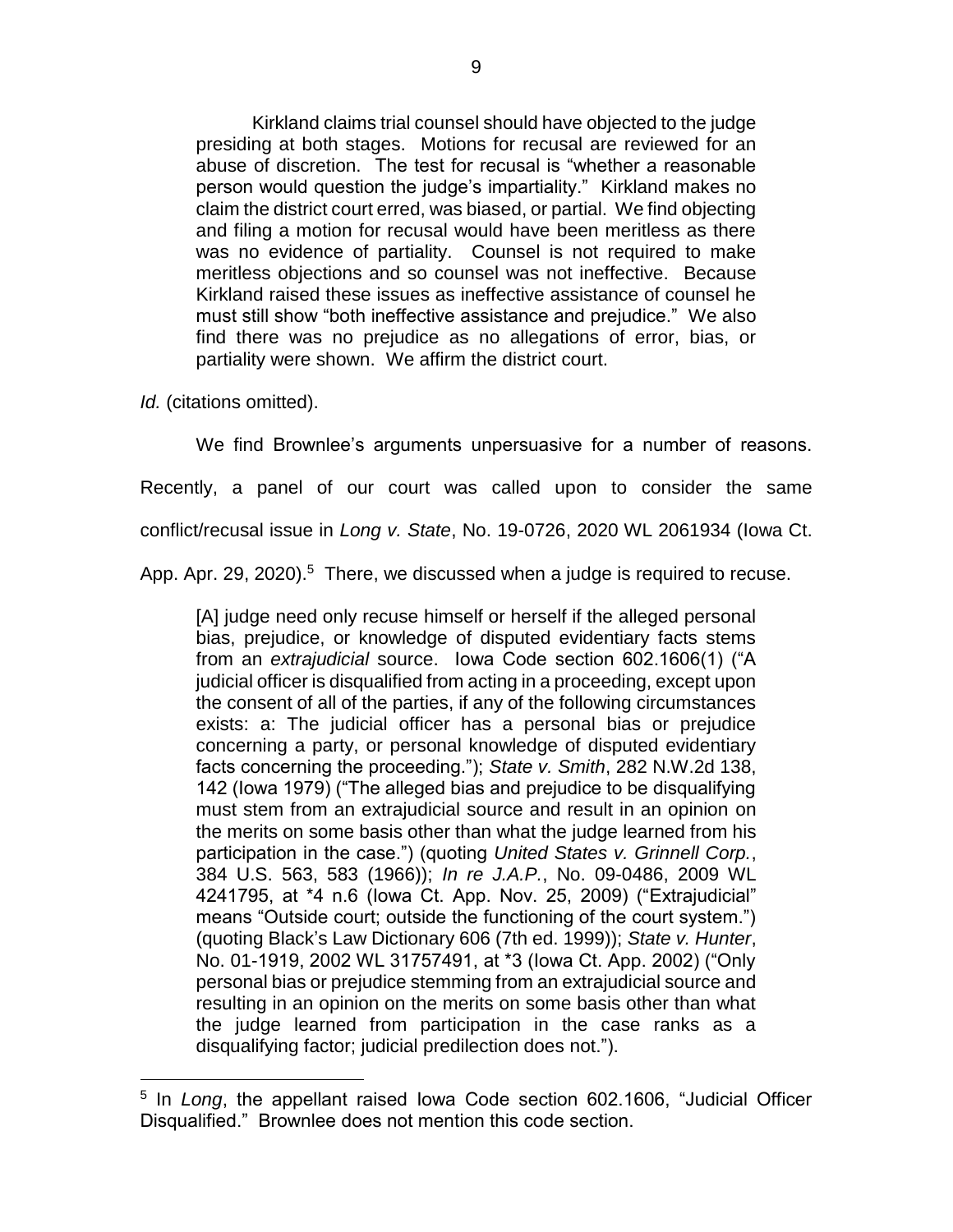*Long*, 2020 WL 2061934 at \*5.

We previously applied this rule in the PCR context when we decided *Miller v. State*, No. 13-1240, 2015 WL 1815903, at \*5 (Iowa Ct. App. Apr. 22, 2015). In concluding it was no abuse of discretion to deny the recusal request, we said, "Mere speculation as to judicial bias is not sufficient to prove the grounds necessary for recusal, nor is a judge's perception or attitude arising from the judge**'**s participation a disqualifying factor. Rather, personal bias or actual prejudice stemming from an extrajudicial source must be shown." *Miller*, 2015 WL 1815903, at \*5. Unless the judge determines he or she must disqualify under Iowa Code section 602.1606, there is no basis to recuse just because the same judge presided over the criminal trial and is then presented with a PCR proceeding involving that criminal case. Recusal is not automatically required.

We find the judge was not required to recuse in this case. First, the judge was not asked or required to be a witness. The four issues raised in Brownlee's PCR application dealt with the claim the State had withheld *Brady* material and three ineffective assistance claims, two related to the *Brady* claim and one for failing to move for a change of venue. The evidence showed Brownlee's criminal trial counsel had been provided the supposed *Brady* material, wiping out three of Brownlee's related issues. The court ruling also addressed the change of venue issue, which the court's review of the evidence disclosed did not require a change of venue. The court's PCR ruling supports that the judge was neither a witness nor provided evidence.